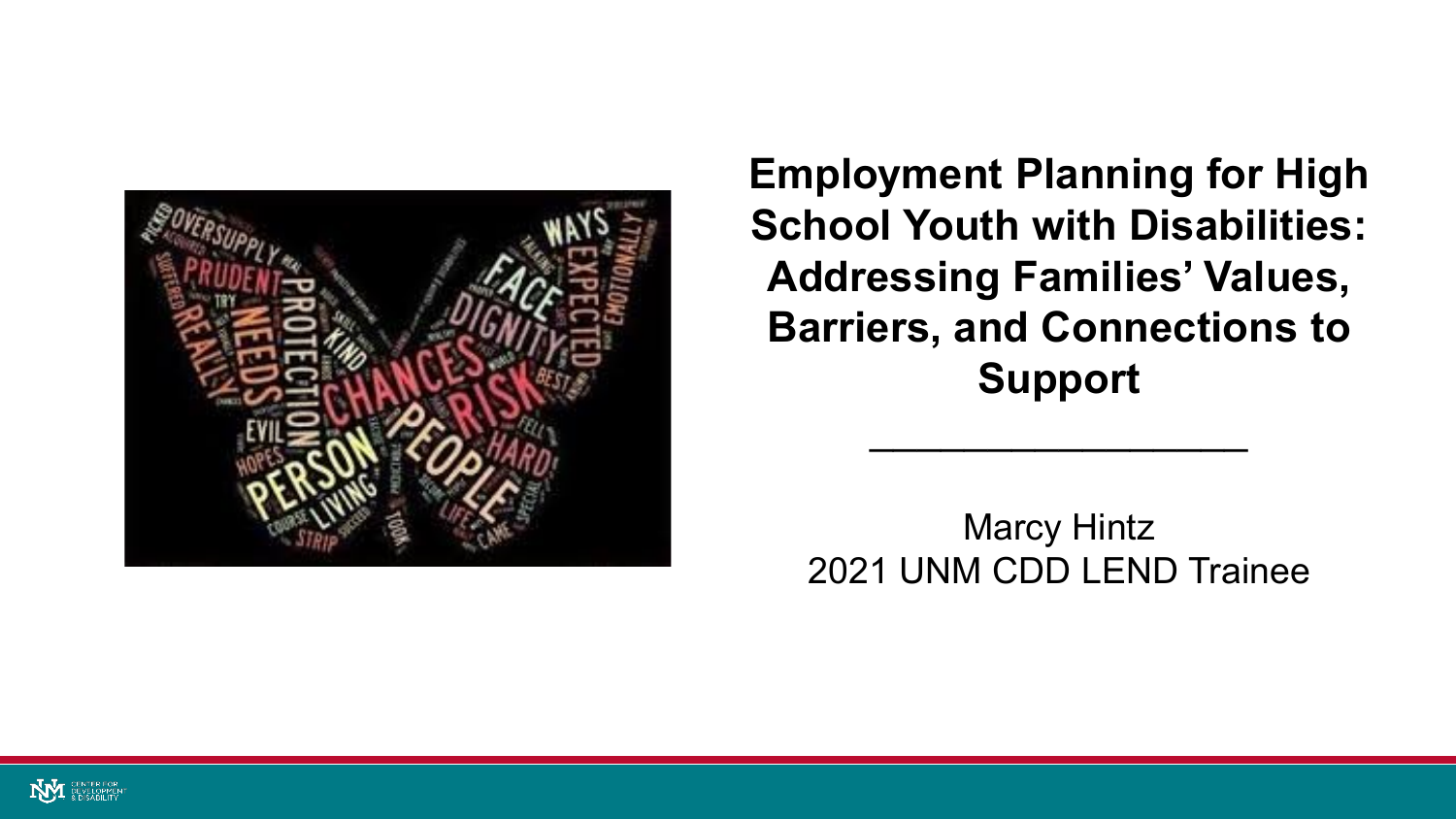# Problem Framing

Though individuals with disabilities now have greater access to fair wage, competitive employment, parents of young adults with disabilities often feel hesitancy about supporting their son's or daughter's work.

In my capstone, I wanted to:

- A. Examine whether the values of the Employment First movement are actually shared by individuals with disabilities who work.
- B. Examine studies that describe the place of work in quality of life across cultures.
- C. Talk with parents from culturally and linguistically diverse communities to learn more about the values and experiences driving their concerns.

LEND COMPETENCIES: 1). Family-Centered, Culturally-competent practice; 2). Interdisciplinary Practice; 3) Research and Critical Thinking

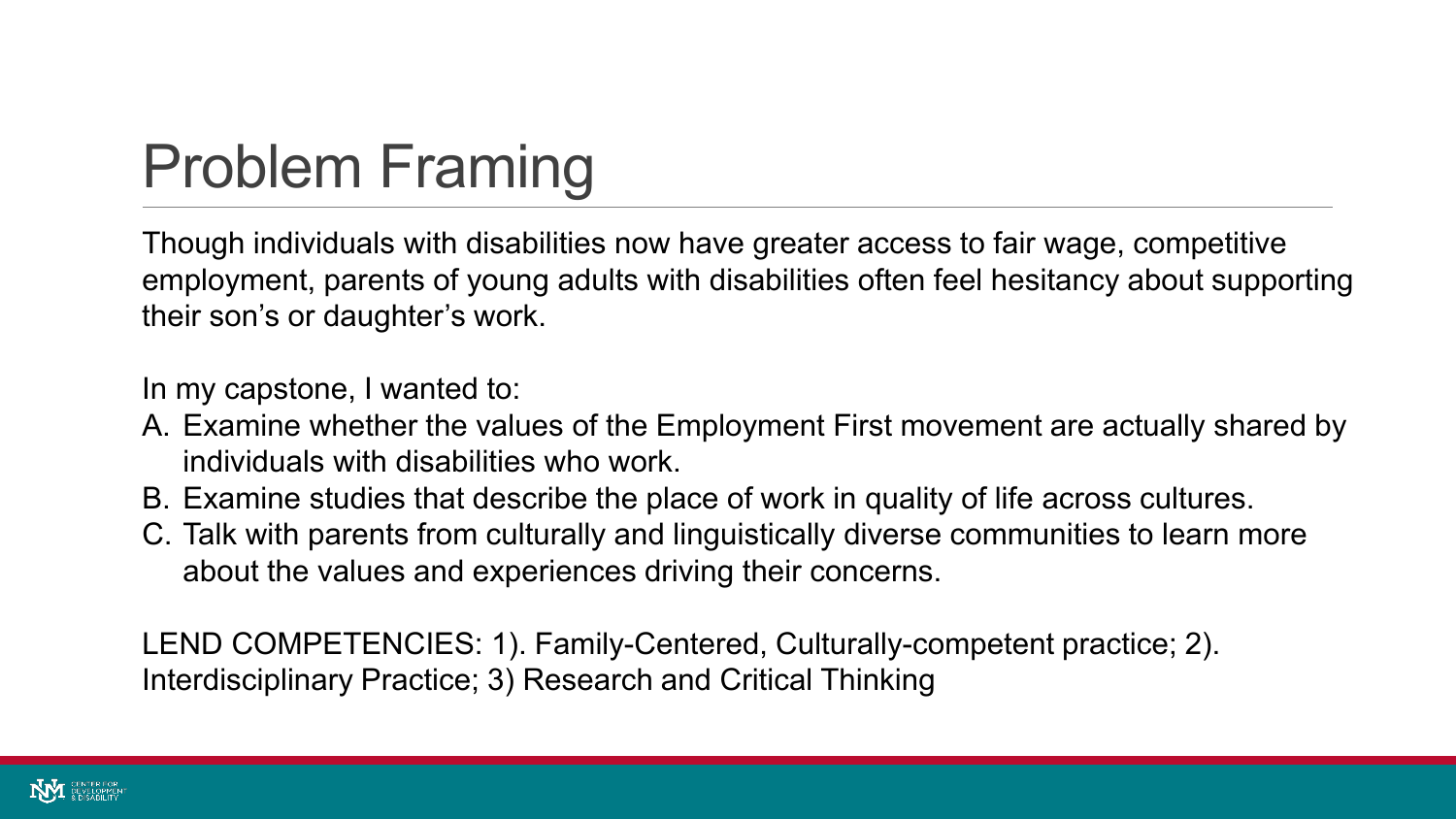# **Product**

Podcast, co-hosted with Daniel Ekman from the DDPC, discussing:

- Why Employment?
- Family concerns and fears about employment
- Steps families can take with their children to build toward a future quality of life, which might include employment

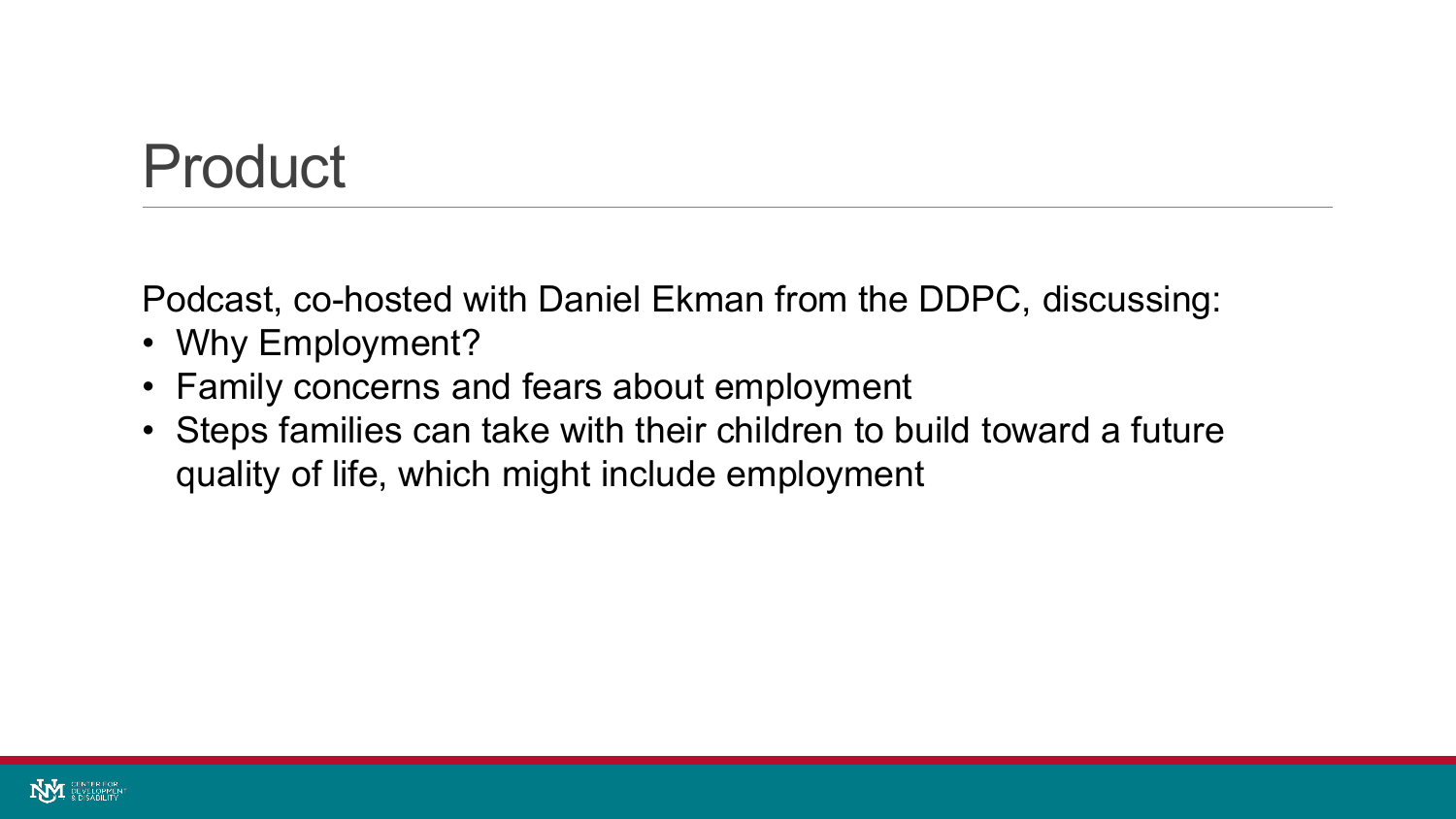#### **Goal #1: Examine whether the values of the Employment First movement are actually shared by individuals with disabilities who work.**

Kocman A, Weber G. Job Satisfaction, Quality of Work Life and Work Motivation in Employees with Intellectual Disability: A Systematic Review. J Appl Res Intellect Disabil. 2018 Jan;31(1):1-22. doi: 10.1111/jar.12319. Epub 2016 Dec 21. PMID: 28000421.

- Systematic review of 23 different studies that met inclusion criteria
- Consistently**, overall job satisfaction of people with intellectual disability is reported to be high**  (Test et al. 1993; Petrovski & Gleeson 1997; Kumin & Schoenbrodt 2015).
- Melchiori & Church (1997) found **higher rates of job satisfaction among workers with intellectual disability than among their colleagues without intellectual disability working in the same environment**
- **High work motivation among people with intellectual disability was found in both quantitative** (Holwerda et al. 2013) **and qualitative research** (Li 2004).

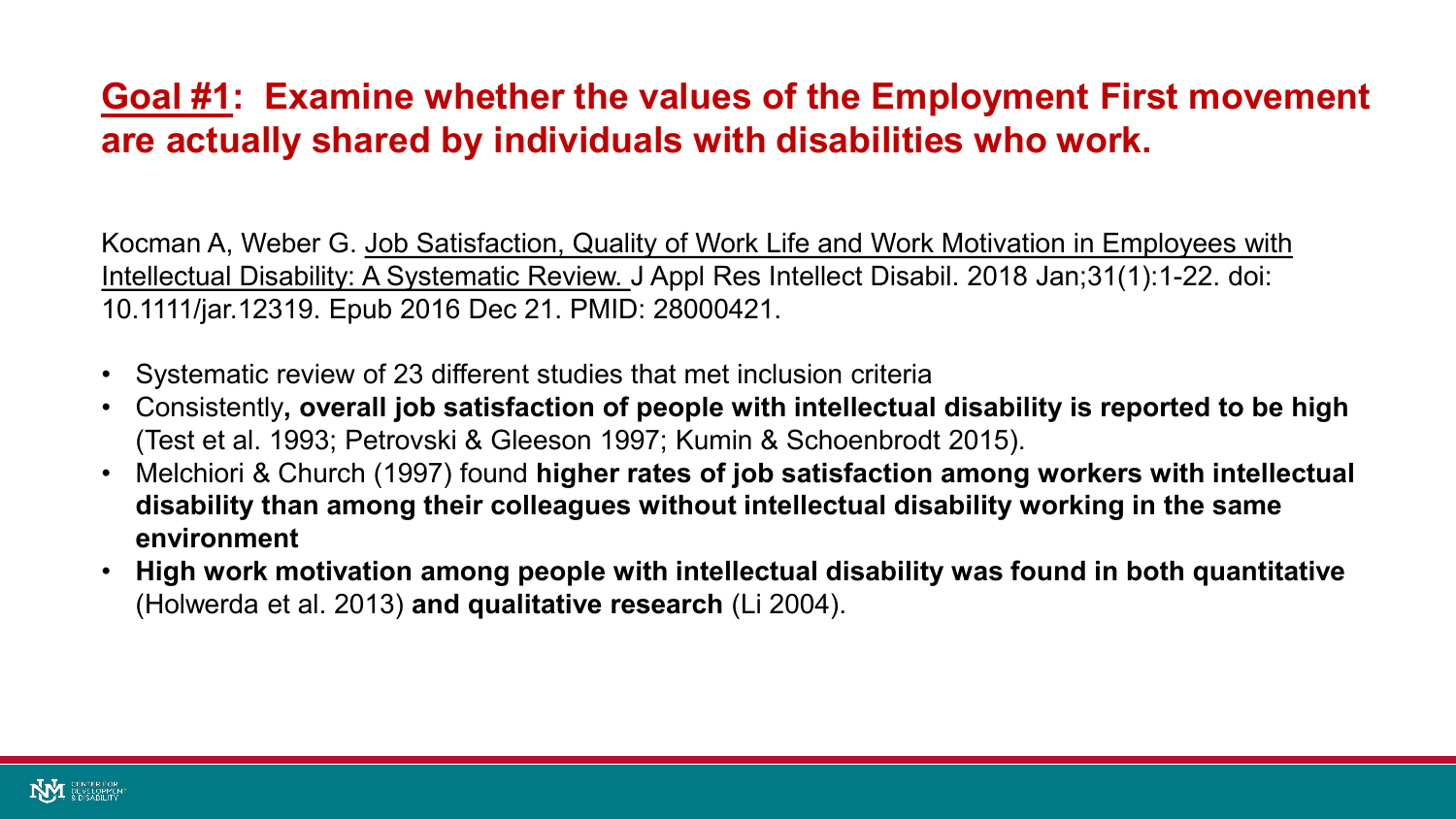#### *What specific features of work contribute to quality of life?*

- **The activity of work itself.** Twelve studies report results within this category.
- **Financial rewards**. Money is the main motivating factor for work in people with intellectual disability and the main reason for working (Andrews & Rose 2010; Jahoda et al. 2009; Lysaght et al. 2009)
- **Self-efficacy**. Ten studies consistently indicated that opportunities for using competencies as well as personal growth and development are relevant factors for job satisfaction in people with intellectual disability (Jahoda et al. 2009; Lysaght et al. 2009; Andrews & Rose 2010; Akkerman et al. 2014).

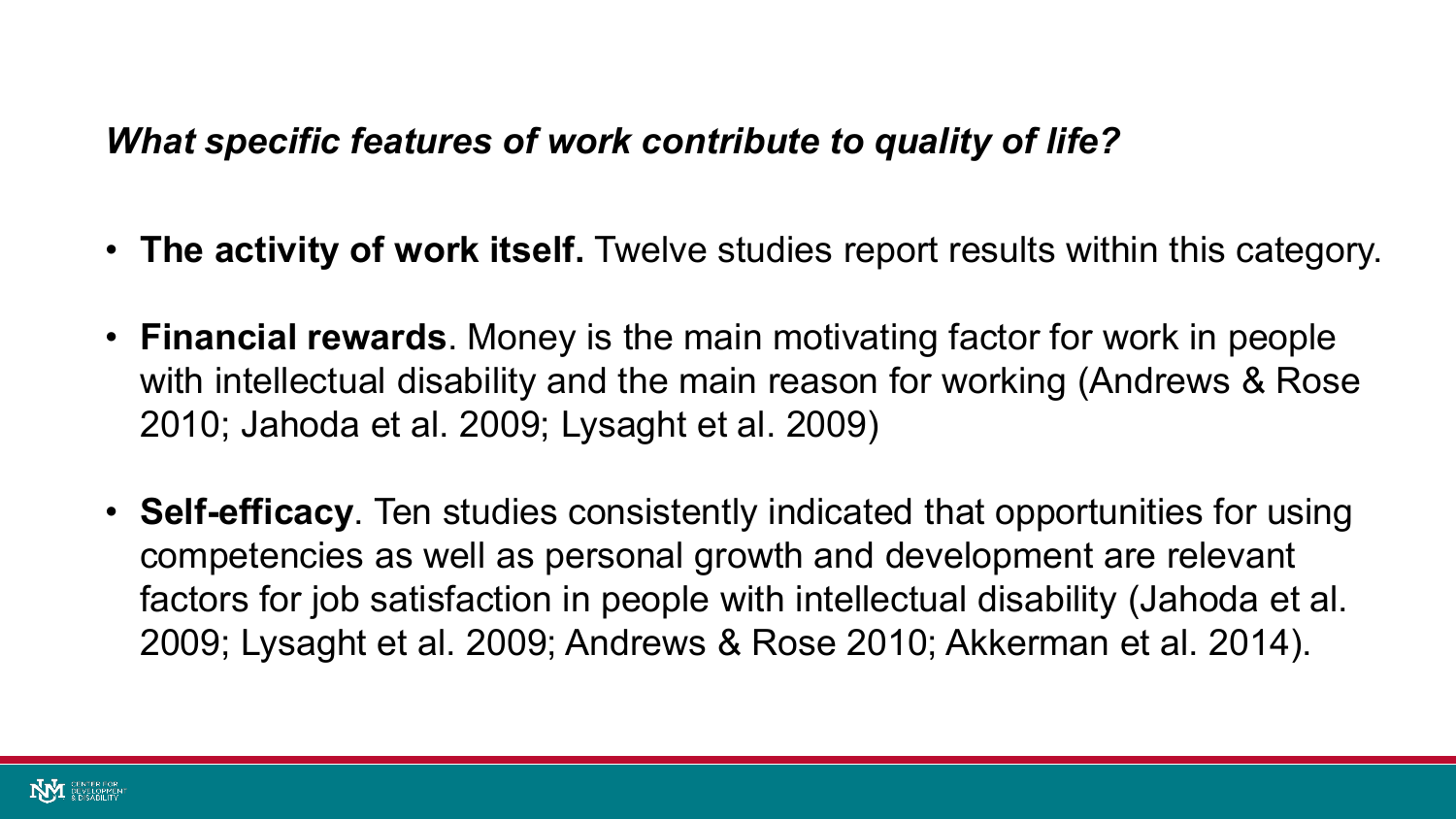Akkerman A, Kef S, Meininger HP. Job satisfaction of people with intellectual disabilities: the role of basic psychological need fulfillment and workplace participation. Disabil Rehabil. 2018 May;40(10):1192-1199. doi: 10.1080/09638288.2017.1294205. Epub 2017 Mar 13. PMID: 28288522

Method: A total of 117 persons with intellectual disabilities, recruited from a Dutch care organization, were interviewed on need fulfillment at work and job satisfaction.

**Findings: Allowing workers with intellectual disabilities to act with a sense of volition, feel effective, able to meet challenges, and connected to others is essential and contributes to job satisfaction. In order to achieve job satisfaction, it is essential that workplaces allow for fulfillment of the basic psychological needs for autonomy, relatedness, and competence of people with intellectual disabilities.**

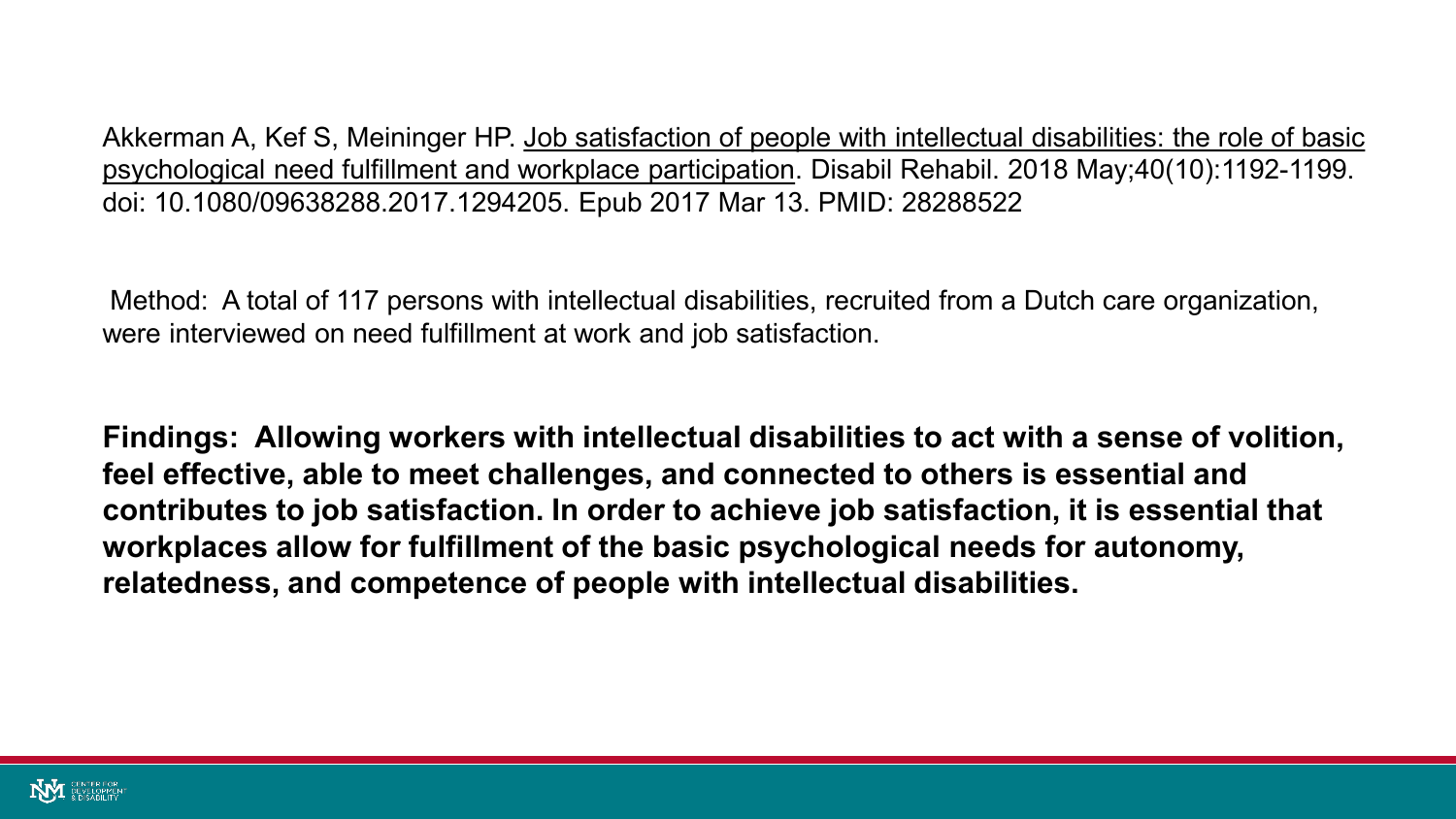#### **Goal #2: Examine studies that describe the relative value of work in quality of life across cultures.**

Hirano, K.A., Rowe, D., Lindstrom, L. et al. Systemic Barriers to Family Involvement in Transition Planning for Youth with Disabilities: A Qualitative Metasynthesis. J Child Fam Stud 27, 3440–3456 (2018). <https://doi.org/10.1007/s10826-018-1189-y>

**Transition planning is heavily rooted in Western values of independence and autonomy which sometimes don't align with the values of families from other cultures.** 

*As Latinos, we don't see our kids living alone. The culture here is more open to that idea, as soon as they graduate, they move out of the house. For us, it's until they get married. Our children, male or female, live with us until they marry" (Povenmire-Kirk et al. 2010, p. 46).*

*I think the biggest thing is the insensitivity they (professionals) have around the needs of our minority families. They just don't get it… they don't get that we might possibly see the world differently than they do" (Geenan et al. 2003, p. 35).*

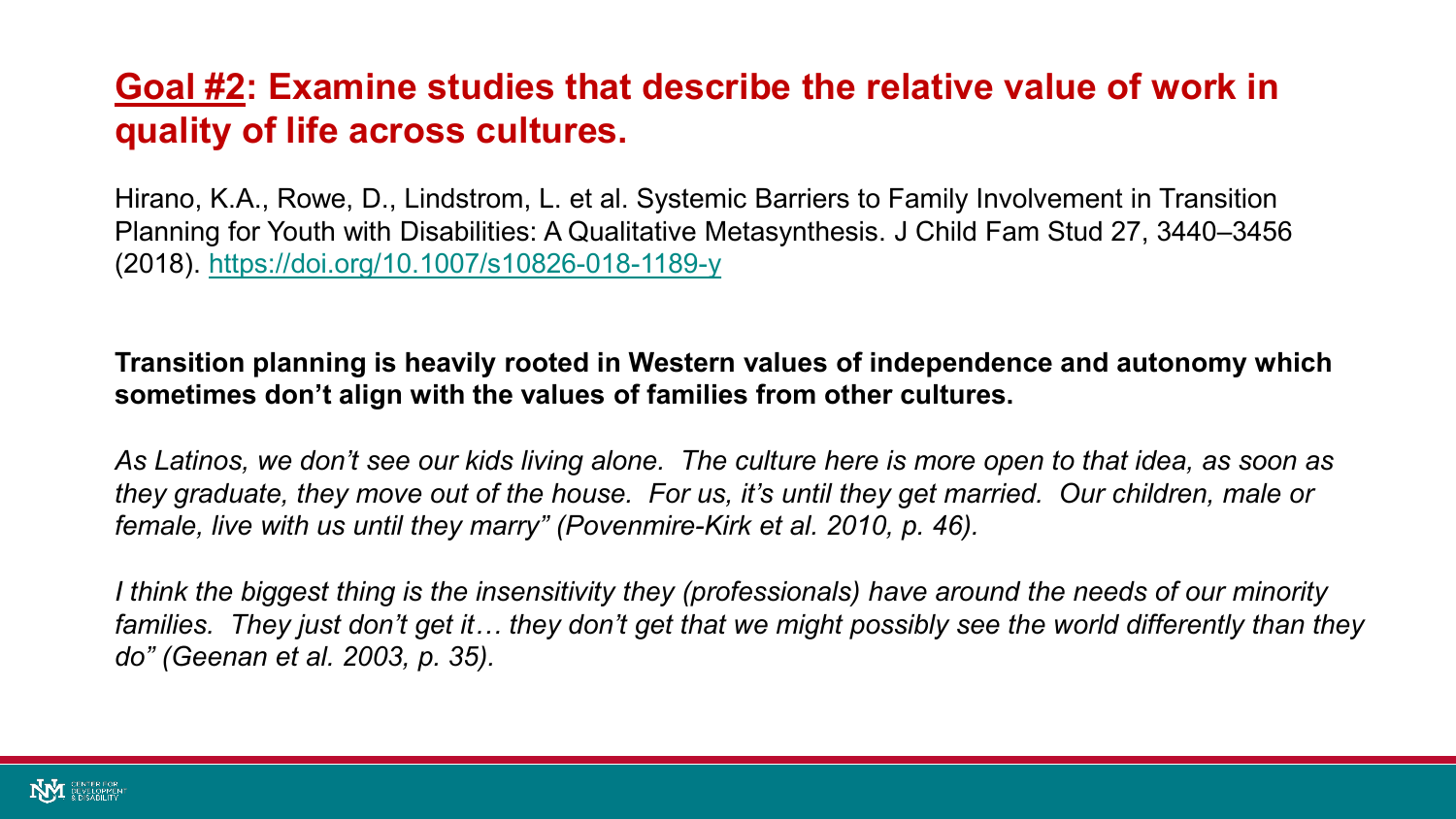Rural Special Education Quarterly. Facing Double Jeopardy: The Transition Experiences of Latina Family Caregivers of Young Adults With Disabilities Living in a Rural Community Grace L. Francis, PhD, Judith M. S. Gross, PhD, Carlos E. Lavín, MA, First Published October 23, 2019. <https://doi.org/10.1177/8756870519879069>

*In-depth interview with two mothers, both recent immigrants, hesitant to support their sons' entry into the workplace because of the mistreatment they'd experienced in their American workplace.*

• **Reminder to me that employment's correlation with quality of life is dependent on the quality and dignity of the work itself.**

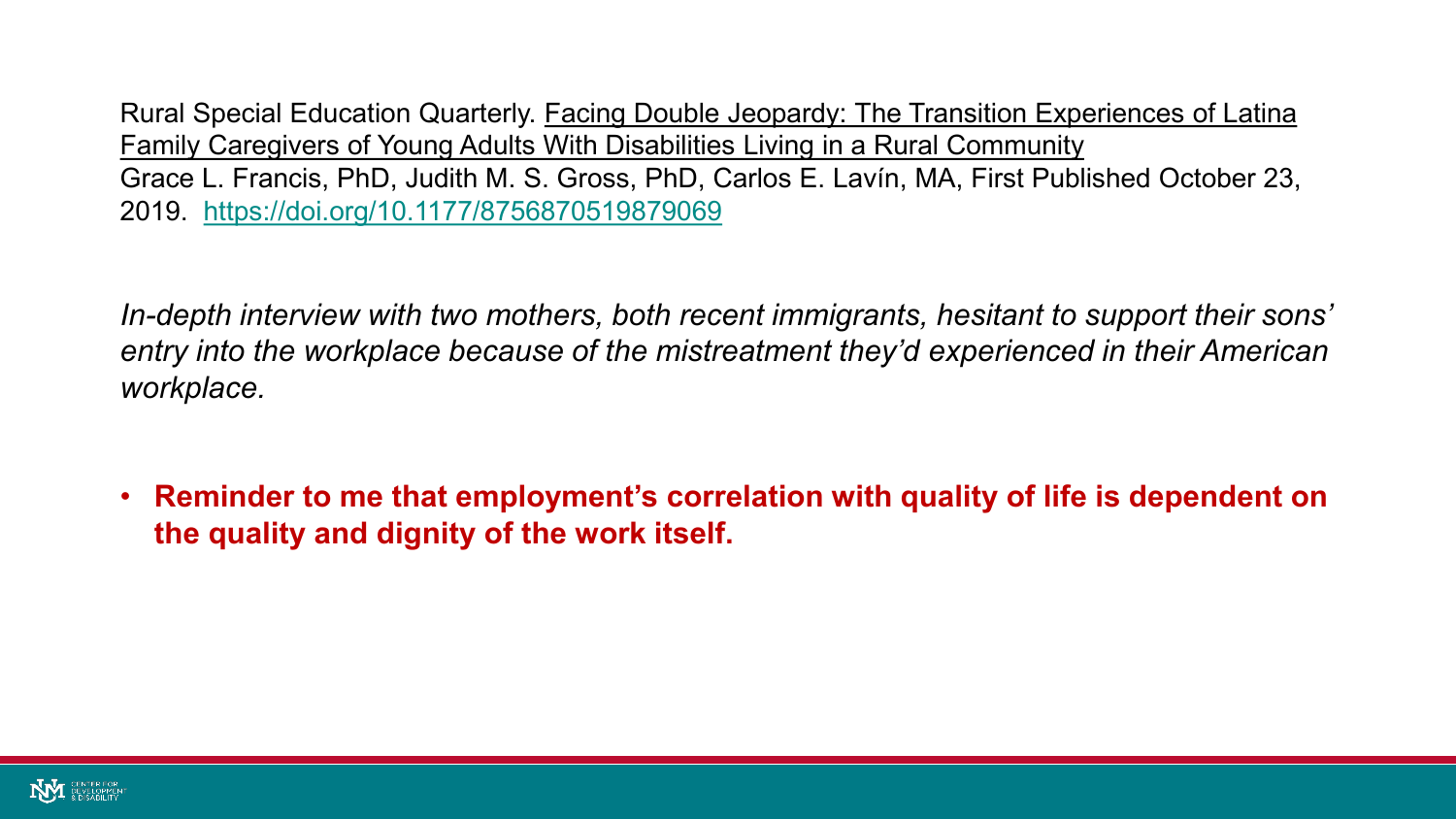### **Goal #3: Talk with parents from culturally and linguistically diverse communities to learn more about the values and experiences driving their concerns.**

Interview with three sets of parents in rural, southern New Mexico.

Major theme:

- **Safety** 
	- Physical
	- Social/Psychological
	- Availability of Support

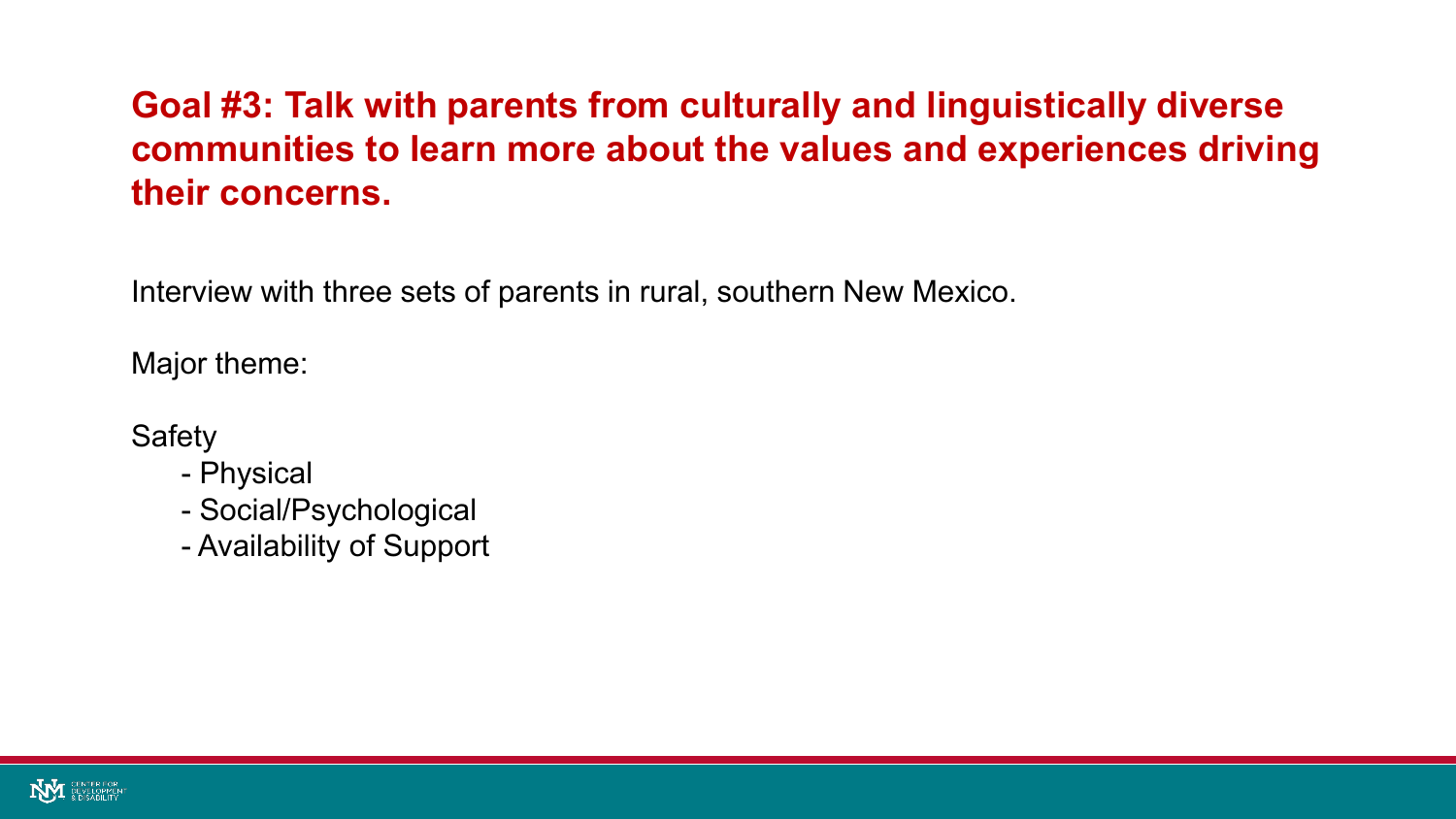### Final Product

• Podcast 1.0 – Work's contribution to quality of life; second-hand report of interview with families, used with their permission; tips for nurturing students' workplace-adaptive skills.

• Podcast 2.0 – Invited parent audience questions in advance; posed questions to fellow parents; played recorded interview with parent.

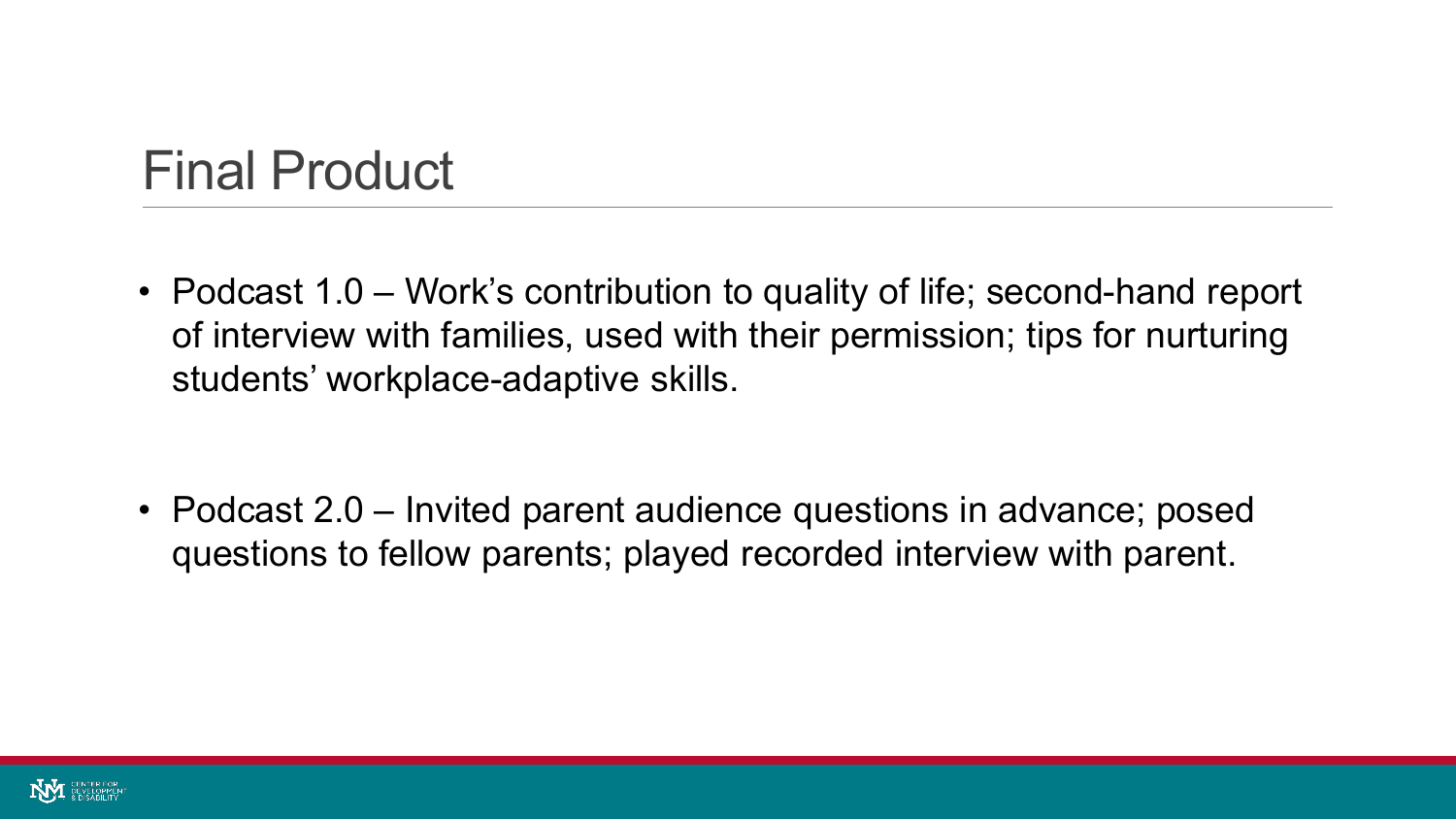### Lessons Learned

- The irreplaceable value of parents sharing with parents, self-advocates with self-advocates
- The boundaries and strengths of what I have to offer (resources, tools, strategies, and being a learner)
- Monitoring, acknowledging my cultural blind spots. Looking for different application of the quality of life factors within employment (choices, selfefficacy, community interaction, dignity of risk)

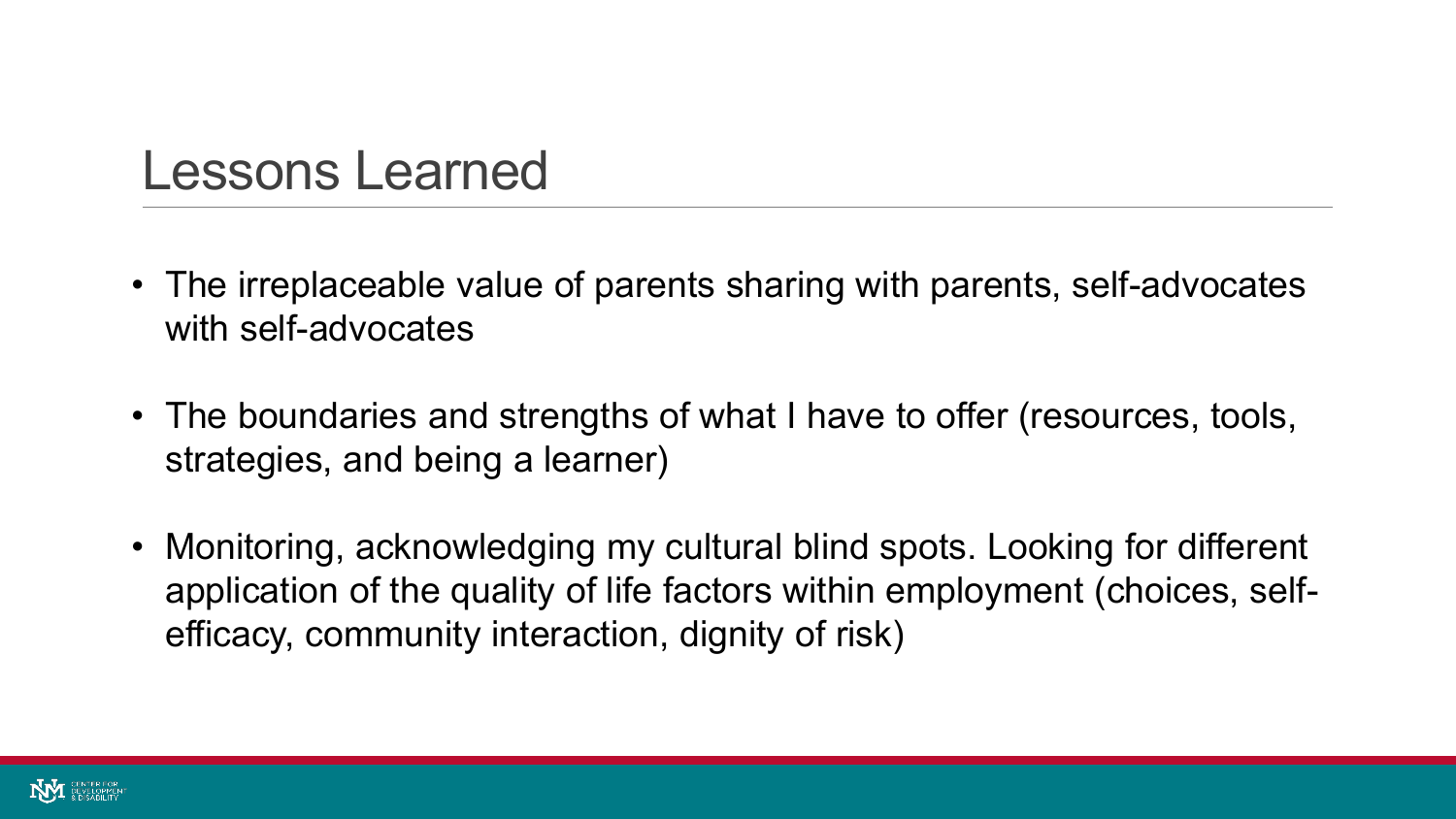### Podcast URL:

**[https://cdd.health.unm.edu/autismportal/2021/04/08/hilos-sobre-el](https://cdd.health.unm.edu/autismportal/2021/04/08/hilos-sobre-el-autismo-empoderando-nuestros-hijos-y-hijas-para-el-empleo/)autismo-empoderando-nuestros-hijos-y-hijas-para-el-empleo/**

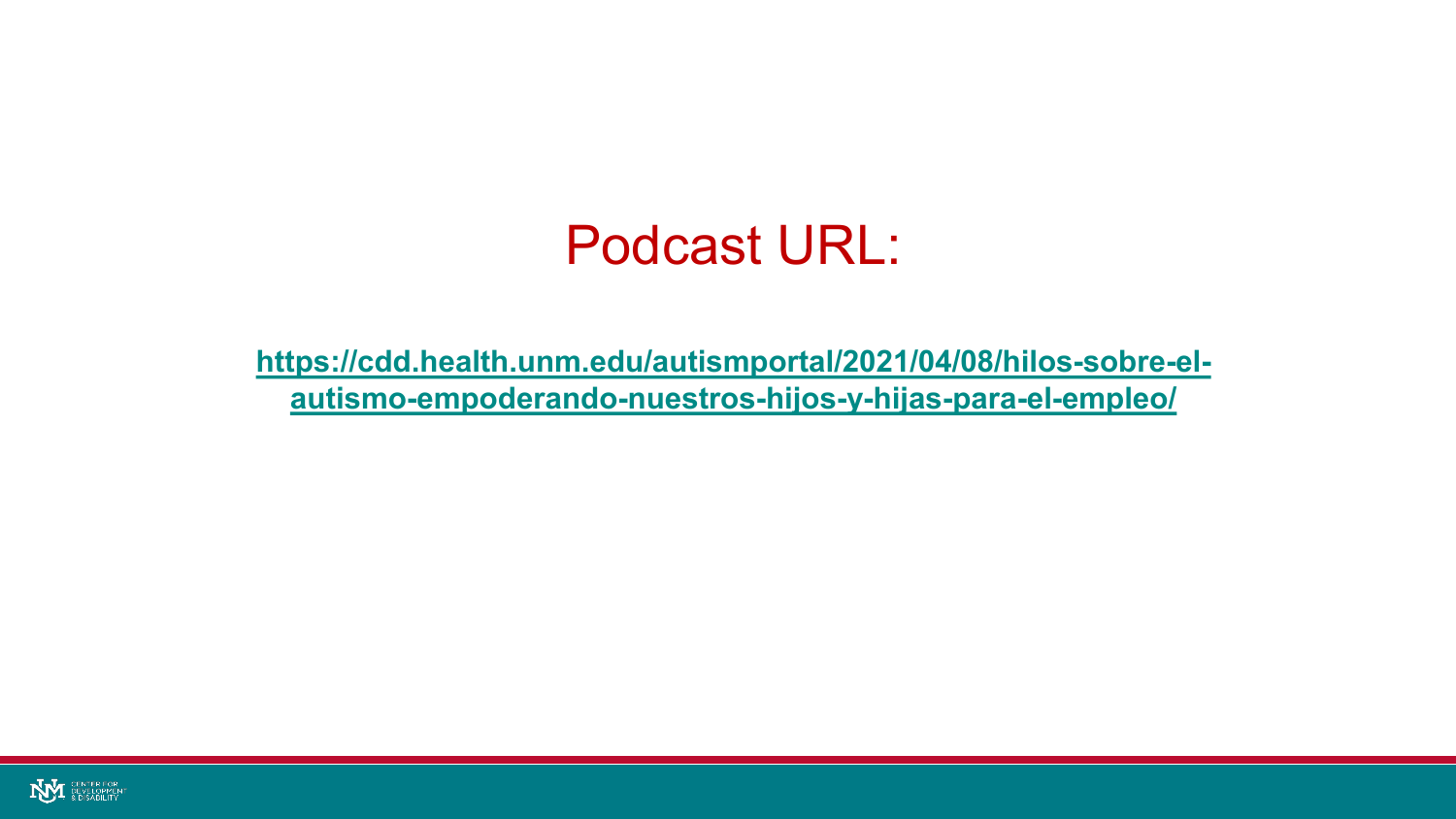# **Bibliography**

Alma Akkerman, Sabina Kef & Herman P. Meininger (2018) Job satisfaction of people with intellectual disabilities: the role of basic psychological need fulfillment and workplace participation, Disability and Rehabilitation, 40:10, 1192-1199, DOI: 10.1080/09638288.2017.1294205. To link to this article: https://doi.org/10.1080/09638288.2017.1294205

Bernadette Curryer, Roger J. Stancliffe & Angela Dew (2015) Self determination: Adults with intellectual disability and their family, Journal of Intellectual and Developmental Disability, 40:4, 394-399, DOI: 10.3109/13668250.2015.1029883. To link to this article: https://doi.org/10.3109/13668250.2015.1029883

Kocman A, Weber G. Job Satisfaction, Quality of Work Life and Work Motivation in Employees with Intellectual Disability: A Systematic Review. J Appl Res Intellect Disabil. 2018 Jan;31(1):1-22. doi: 10.1111/jar.12319. Epub 2016 Dec 21. PMID: 28000421.